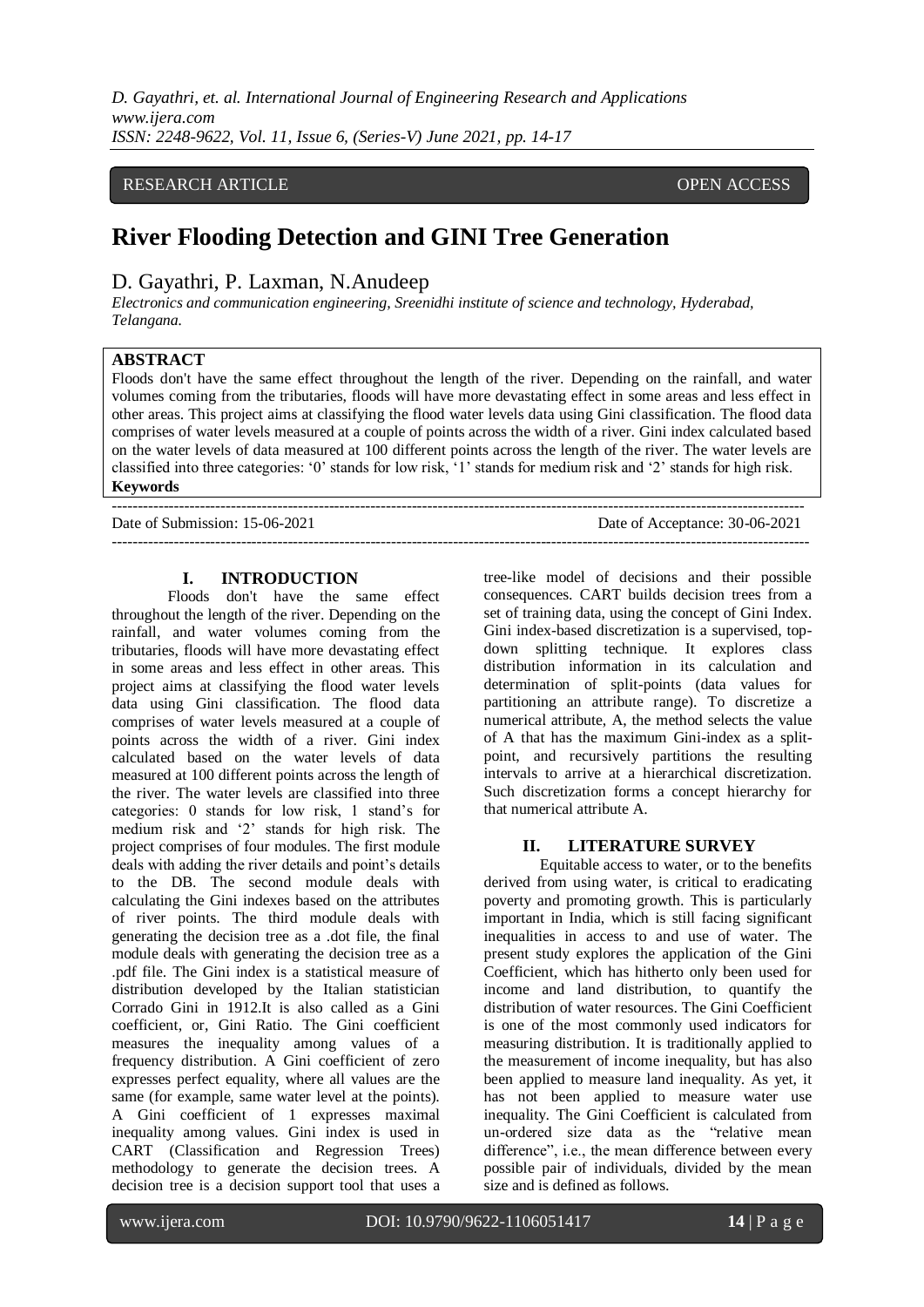

*ISSN: 2248-9622, Vol. 11, Issue 6, (Series-V) June 2021, pp. 14-17*

## **Feasibility analysis**

As the name implies, a feasibility study is used to determine the viability of an idea, such as ensuring a project is legally and technically feasible as well as economically justifiable. It tells us whether a project is worth the investment—in some cases, a project may not be doable. There can be many reasons for this, including requiring 9 too many resources, which not only prevents those resources from performing other tasks but also may cost more than an organization would earn back by taking on a project that isn't profitable.

#### **Economical feasibility**

This assessment typically involves a cost/ benefits analysis of the project, helping organizations determine the viability, cost, and benefits associated with a project before financial resources are allocated. It also serves as an independent project assessment and enhances project credibility—helping decision makers determine the positive economic benefits to the organization that the proposed project will provide. Our project is economically feasible because in this we have used "UBUNTU", "PYTHON", "PYQT" designer tool and "PYUIC" which are all available as an open source.

#### **Technical Feasibility**

This assessment focuses on the technical resources available to the organization. It helps organizations determine whether the technical resources meet capacity. Technical feasibility also involves evaluation of the hardware, software, and other technology requirements of the proposed system. A prototype of the tool was developed to verify the technical feasibility. The prototype is working successfully and hence the project is feasible.

#### **Python**

Python is a widely used high level programming language for general purpose programming, created by Guido Van Rossum and first released in 1991. An interpreted language, Python has a design philosophy that emphasizes code readability (notably using whitespace indentation to delimit code blocks rather than curly brackets or keywords), and a syntax that allows programmers to express concepts in fewer lines of code than might be used in languages such as C++ or Java. The language provides constructs intended to enable writing clear programs on both a small and large scale. Python features a dynamic type system and automatic memory management and supports multiple programming paradigms, including objectoriented, imperative, functional programming, and procedural styles. It has a large and comprehensive standard library. Python interpreters are available for many operating systems, allowing Python code to run on a wide variety of systems. CPython, the reference implementation of Python, is open source software and has a community-based development model, as do nearly all of its variant implementations

#### **Sample Code**

Python Code (To be filled in after coding) rivgin1.py river1.py points1.py samp2.py datafile1.py samp5.py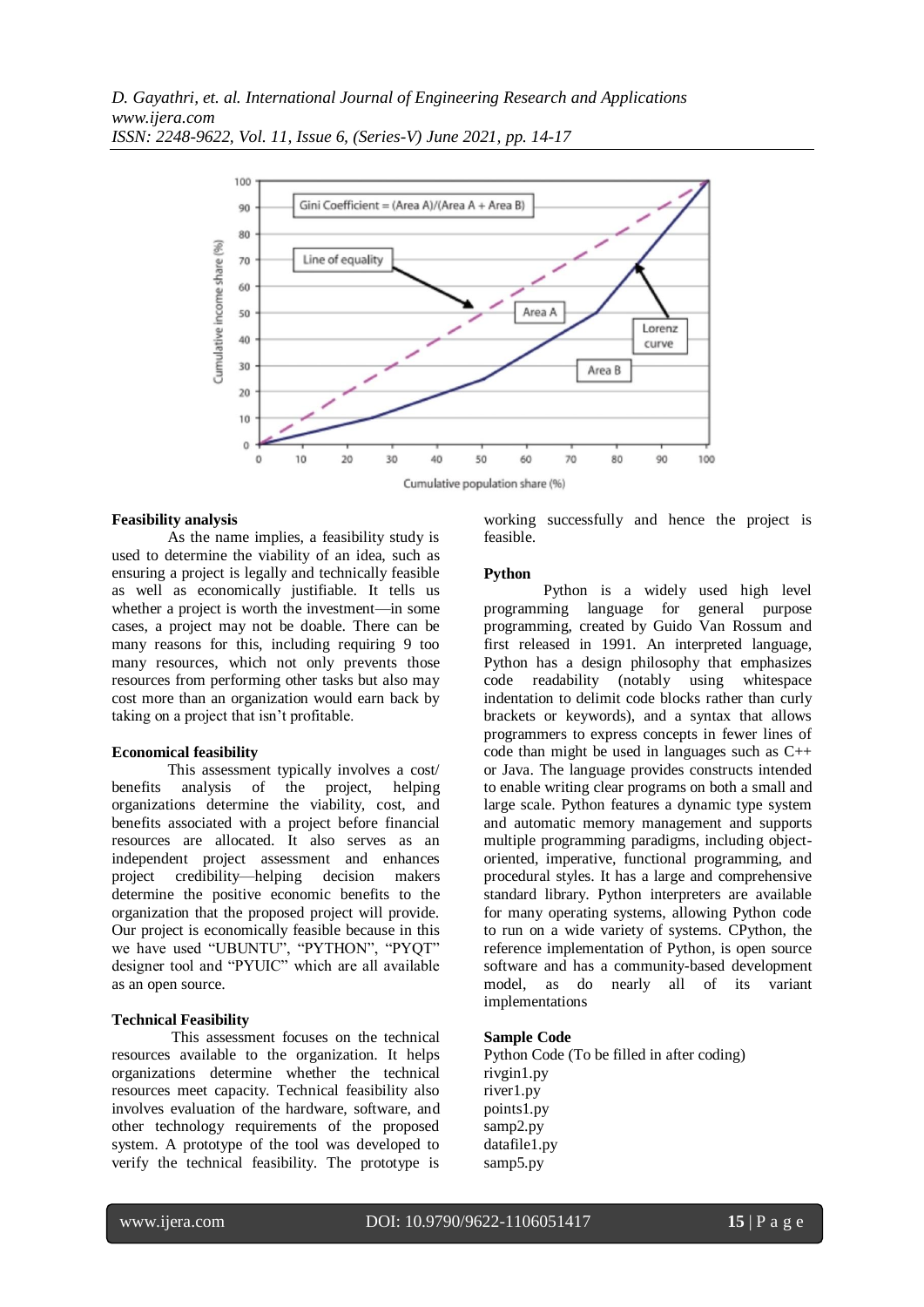#### **Sequence diagram**



A sequence diagram is an interaction diagram that shows how objects operate with one another and in what order. It is a construct of a message sequence chart. A sequence diagram shows object interactions arranged in time sequence. From above mentioned sequence diagram we have to go in sequence: Enter the needed details as shown in the above figure, Provide the river's details, measurement points details, calculate the gini indices, and then generate the decision trees in .dot format, and finally in .pdf format



#### **Testing**

Software Testing

Software testing is the process of evaluation a software item to detect differences between given input and expected output. Testing assesses the quality of the product. Software testing is a process that should be done during the development process. In other words, software testing is a verification and validation process.

#### Verification

Verification is the process to make sure the product satisfies the conditions imposed at the start of the development phase. In other words, to make sure the product behaves the way we want it to.

Validation

Validation is the process to make sure the product satisfies the specified requirements at the end of the development phase. In other words, to make sure the product is built as per farmer requirements.

## **Basics of software testing**

Black box Testing

Black box testing is a testing technique that ignores the internal mechanism of the system and focuses on